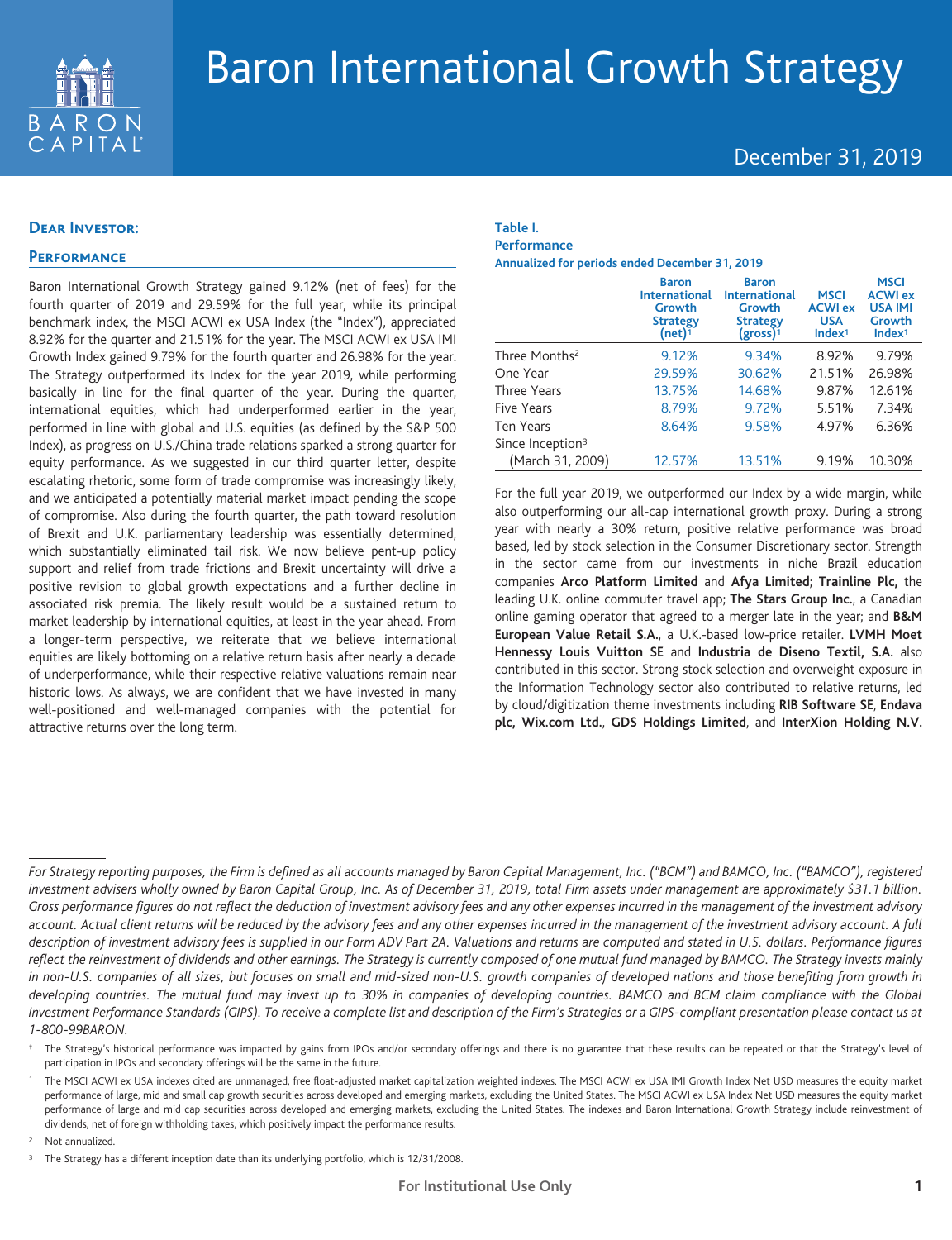# **Baron International Growth Strategy**

Positive stock selection effect in Health Care, led by our biotechnology theme investments **argenx SE** and **Zai Lab Limited**, and in Communication Services, also contributed meaningfully. Modestly offsetting the above, the only sector detractor from relative performance was adverse stock selection in Energy, driven by material declines in **Tullow Oil plc**, **Golar LNG Ltd.**, and **Encana Corp.**, which disappointed investor expectations during a year of material multiple contraction across the sector.

From a country perspective, for the full year 2019, strong stock selection in Brazil, enhanced by the Bolsonaro administration's privatization agenda and productivity enhancing reforms as well as in the U.K. as the country navigated towards a Brexit resolution, contributed the most to positive relative performance. Our cash position in a strong year, as well as our modest allocation to Argentina, where the election outcome defied expectations, were the largest detractors in a solid year for performance.

#### **Table II.**

**Top contributors to performance for the quarter ended December 31, 2019**

|                      | Percent<br><b>Impact</b> |
|----------------------|--------------------------|
| The Stars Group Inc. | 0.74%                    |
| argenx SE            | 0.74                     |
| Trainline Plc        | 0.51                     |
| BNP Paribas S.A.     | 0.37                     |
| Ryanair Holdings plc | 0.37                     |

Shares of **The Stars Group Inc.**, a global leader in online poker, especially in Europe, appreciated on the October announcement of an all-share merger between the company and online gambling competitor Flutter Entertainment to create the world's largest online gaming operator. With transaction close expected in the second or third quarter of 2020, we view this as a positive outcome for The Stars Group given the combined company's market share advantage, strong U.S. positioning, and potential for revenue synergies and interest savings beyond the cost synergy guidance provided.

**argenx SE** is a Dutch biotechnology company dedicated to developing biologics to treat immunological disorders and cancer. Investor enthusiasm about the company's pipeline of new treatments for patients with autoimmune diseases and cancer drove share price gains. We believe that argenx's FcRn platform is one of the most valuable assets in the biotechnology development space, and we retain conviction.

**Trainline Plc** provides tickets, journey planning, and booking solutions for rail and bus travel primarily in the U.K. and throughout Europe. Shares appreciated on solid financial results which saw strong ticket volumes driven by increased app and e-ticket adoption in the U.K., healthy international customer growth, and the launch of new ancillary revenue streams. We continue to see substantial opportunity ahead for continued top-line and EBITDA growth driven by international expansion, increased mix of e-ticketing, and take rate expansion.

**BNP Paribas S.A.** is a France-based universal bank with operations across multiple international markets. Shares of BNP rose after posting strong third quarter results. The company beat earnings expectations due to strong revenue trends across most business units, particularly in its fixed income and corporate banking operations. Cost control and capital build trends were also better than investors expected in the quarter. This suggests the bank is closer to meeting its 2020 profitability targets and its shares appear undervalued. We retain conviction in our long-term thesis for BNP.

**Ryanair Holdings plc** is an ultra low-cost airline that operates in continental Europe. Shares increased as investors turned more positive on the outlook for airfare prices in Western Europe and on the reduction of Brexit-related risk following U.K. elections. We believe the company will continue to gain market share from legacy carriers saddled with inefficient cost structures given its use of lower-cost regional airports that facilitate quicker turnarounds.

#### **Table III.**

**Top detractors from performance for the quarter ended December 31, 2019**

|                         | Percent<br><b>Impact</b> |
|-------------------------|--------------------------|
| Tullow Oil plc          | $-0.92%$                 |
| PagSeguro Digital Ltd.  | $-0.25$                  |
| Arco Platform Limited   | $-0.20$                  |
| <b>KOSE Corporation</b> | $-0.13$                  |
| Banco Inter SA          | $-0.13$                  |

**Tullow Oil plc** is an international exploration and production company focused on operations in Africa and South America. Shares declined after the company disclosed new data that questioned the commerciality of a previously announced oil discovery in Guyana. Tullow also significantly downgraded oil production and capital spending guidance and eliminated its dividend. Both the CEO and exploration director have resigned from the company following these updates. We have exited our position given concerns over the company's governance and balance sheet after the production downgrade.

PagSeguro Digital Ltd. is a financial technology company in Brazil providing payment solutions and banking services. Shares declined after PagSeguro announced a secondary offer by its controlling shareholder coincident with third quarter earnings results which suggested the company is facing some margin pressure due to higher investment associated with the roll-out of new products. We retain conviction in PagSeguro given its focus on the underserved micro-merchant segment, marketing advantage, and revenue opportunities from its financial ecosystem.

**Arco Platform Limited** is a Brazilian technology company providing educational content and software solutions to private K-12 schools. The company has grown rapidly and currently serves more than 1,000 schools. Despite reporting successful bookings for 2020, shares declined during the fourth quarter on profit taking after the stock doubled in 2019. We maintain conviction in Arco as it is in the early stages of disrupting a legacy industry with a modern learning platform, enabling better results for students and schools.

Shares of Japanese cosmetics company **KOSE Corporation** fell during the quarter following disappointing earnings results. Weakness in Japan from inbound Chinese travelers, sluggish Tarte makeup sales growth in the U.S., and higher marketing investments drove down earnings. Changes to e-commerce law in China should continue to pressure Japan inbound sales growth from Chinese consumers in the near term. Longer term, we remain positive on growth prospects in mainland China and Korea, which have been sources of strength.

**Banco Inter SA** is a Brazilian lender with a digital banking strategy. Shares declined during the quarter following third quarter earnings that missed investor forecasts. We expect earnings growth to remain subdued in the near term as the company invests in growing its user base and rolling out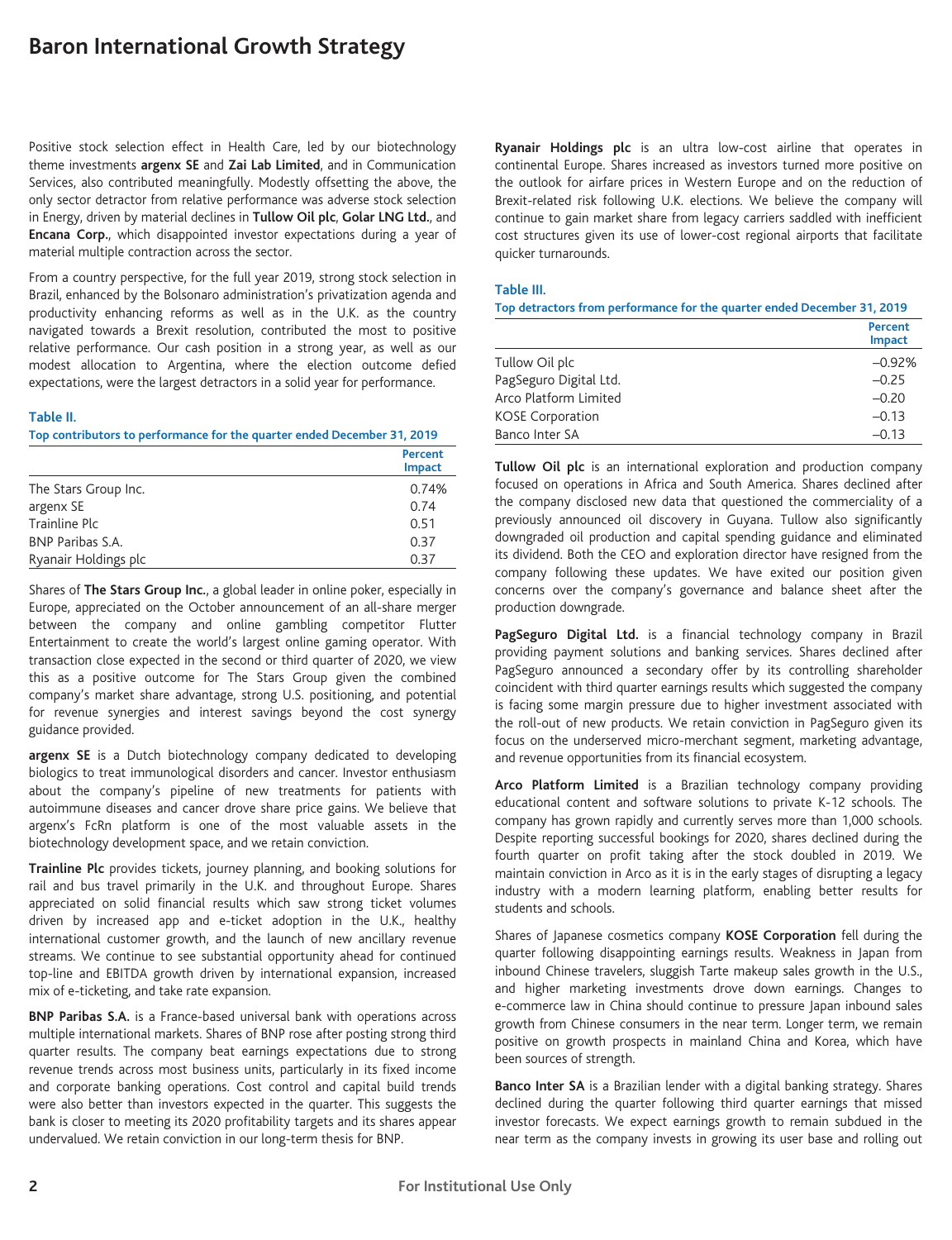new products. However, we see a promising future for Banco Inter in the long term as it builds the next generation of retail banking with superior technology, data analytics, and a better user experience compared to the existing offerings from legacy financial institutions in Brazil.

## **Portfolio Structure**

#### **Table IV.**

**Top 10 holdings as of December 31, 2019 – Developed Countries**

|                                       | <b>Percent</b><br>of Net<br><b>Assets</b> |
|---------------------------------------|-------------------------------------------|
| <b>RIB Software SE</b>                | 2.6%                                      |
| AstraZeneca PLC                       | 2.5                                       |
| argenx SE                             | 2.3                                       |
| Trainline Plc                         | 2.0                                       |
| B&M European Value Retail S.A.        | 1.9                                       |
| Takeda Pharmaceutical Company Limited | 1.9                                       |
| <b>BNP Paribas S.A.</b>               | 1.8                                       |
| Eurofins Scientific SE                | 1.8                                       |
| FANUC Corp.                           | 1.7                                       |
| Keyence Corporation                   | 1.7                                       |

#### **Table V.**

#### **Top five holdings as of December 31, 2019 – Emerging and Frontier Countries**

|                               | Percent<br>of Net<br><b>Assets</b> |
|-------------------------------|------------------------------------|
| Afya Limited                  | 2.1%                               |
| Alibaba Group Holding Limited | 1.5                                |
| Zai Lab Limited               | 1.3                                |
| Sberbank of Russia PISC       | 1.3                                |
| Copa Holdings, S.A.           | 1.7                                |

#### **Table VI.**

#### **Percentage of securities in developed markets as of December 31, 2019**

|                      | <b>Percent</b><br>of Net<br><b>Assets</b> |
|----------------------|-------------------------------------------|
| United Kingdom       | 14.0%                                     |
| Japan                | 12.8                                      |
| France               | 6.9                                       |
| Germany              | 5.3                                       |
| Canada               | 4.2                                       |
| Switzerland          | 3.8                                       |
| <b>Netherlands</b>   | 3.8                                       |
| <b>United States</b> | 3.6                                       |
| Israel               | 2.7                                       |
| Spain                | 2.7                                       |
| Norway               | 2.0                                       |
| Ireland              | 1.7                                       |
| Italy                | 1.1                                       |
| Belgium              | 1.0                                       |
| Sweden               | 0.9                                       |
| Australia            | 0.8                                       |

#### **Table VII.**

#### **Percentage of securities in emerging and frontier markets as of December 31, 2019**

|                             | <b>Percent</b><br>of Net<br><b>Assets</b> |
|-----------------------------|-------------------------------------------|
| China                       | 11.9%                                     |
| <b>Brazil</b>               | 6.9                                       |
| India                       | 5.9                                       |
| Russia                      | 2.1                                       |
| Panama                      | 1.2                                       |
| Mexico                      | 1.1                                       |
| <b>United Arab Emirates</b> | 0.8                                       |
| Argentina                   | 0.5                                       |
| Indonesia                   | 0.4                                       |

*Exposure by Market Cap:* The Strategy may invest in companies of any market capitalization, and we strive to maintain broad diversification by market cap. At the end of the fourth quarter, the Strategy's median market cap was \$9.4 billion, and we were invested 48.7% in large- and giant-cap companies, 34.7% in mid-cap companies, and 14.7% in small- and micro-cap companies, as defined by Morningstar, with the remainder in cash.

## **Recent Activity**

During the fourth quarter, we continued to seek greater portfolio concentration in our higher conviction investments and themes. New investments include two positions in Europe, **Clariant AG** and **UniCredit S.p.A**. We believe the outlook for European domestic businesses is improving due to greater certainty regarding Brexit, fiscal support, and declining political risks. Clariant is a Swiss diversified chemicals company which is transforming into a more focused specialty chemicals business. The company is a leading global manufacturer of high-performance catalysts used in the chemicals industry and a leading supplier of specialty chemicals used in the production of natural resources. It is also a producer of personal care specialty chemicals. Clariant is in the process of selling its lower margin plastics & coatings ("P&C") businesses in order to focus on higher value-add, more differentiated areas. The company's recently announced divestment of a significant part of its P&C segment has exceeded market value expectations. We think the corporate restructuring will lead to a more focused, higher-growth business with margin expansion potential, which in turn will lead to a higher-earnings multiple in line with Clariant's quality specialty chemical peers.

UniCredit is Italy's second-largest banking group. We believe UniCredit presents an attractive combination of self-help/productivity gains and capital return, complemented by an improving top-down environment for European financials. After completing a two-year restructuring program that included cleansing the balance sheet of bad debts, optimizing the cost structure, and strengthening the capital base, the company is set to enter a new phase of growth that should deliver higher profitability and returns on capital to shareholders. We believe the company also stands to benefit from an improving top-down environment for European equities due to the receding risks of Brexit and domestic politics, a more favorable growth outlook driven by the prospect of fiscal stimulus, and a potential integration of the European Banking Union. This integration would greatly reduce risk across the banking sector, particularly in Italy. The potential bottoming out of interest rate expectations resulting from aforementioned factors would also bring additional upside to our net interest margin and earnings outlook for UniCredit.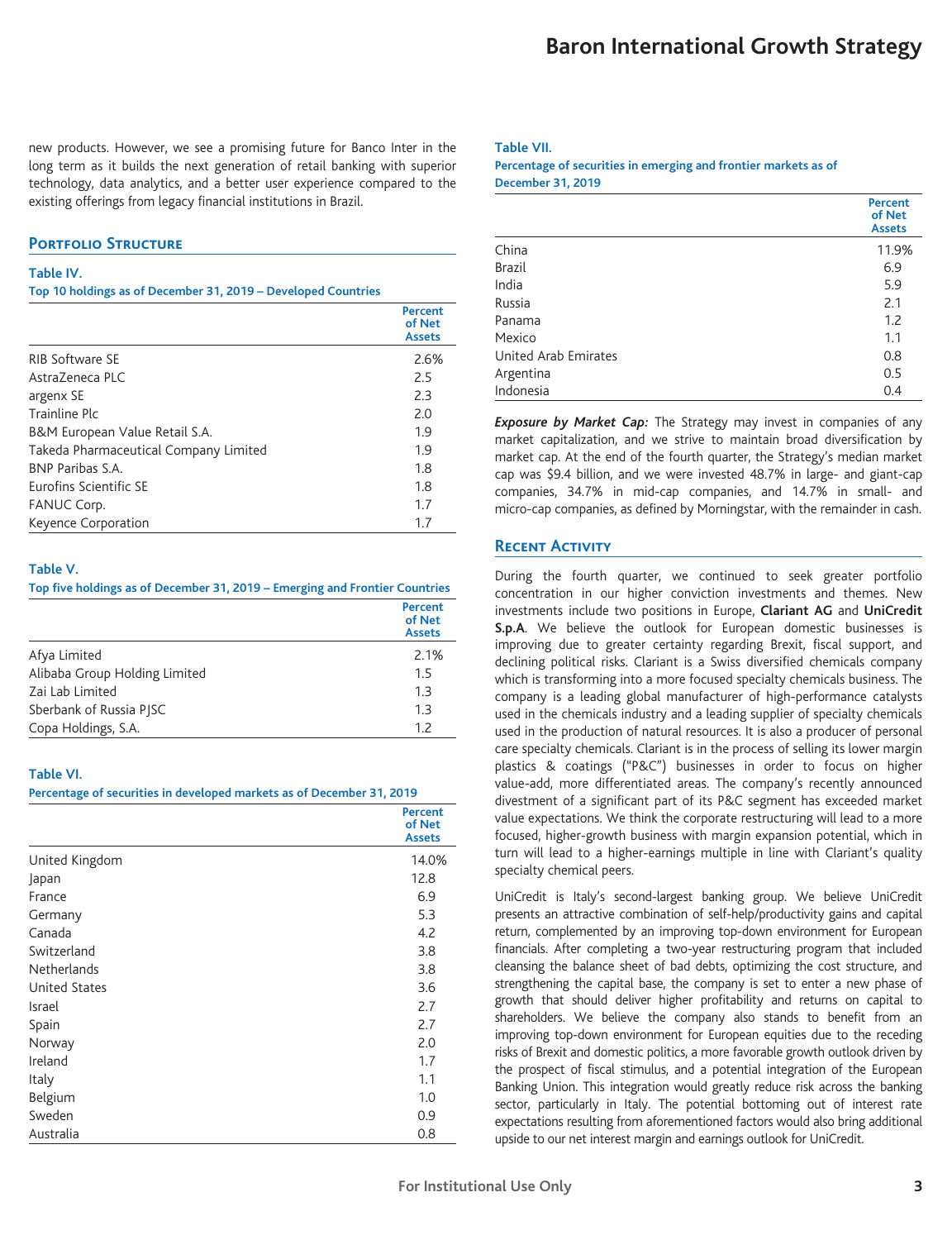# **Baron International Growth Strategy**

During the quarter, we initiated a position in Grupo **Mexico, S.A.B. de C.V.,** a conglomerate that operates copper mines, railroads, and infrastructure projects in Mexico and South America. It is still majority owned by its founder & CEO. We believe Grupo Mexico is a well-managed company that is trading at a 40% discount to its net asset value due to investor concerns over the risk of global recession and trade disruption. In our opinion, these concerns should be abating. In addition, we are bullish on the long-term growth outlook for copper and expect demand to benefit from major structural trends such as the electrification of transportation (EV batteries) and growth in energy storage. Grupo Mexico controls one of the largest, lowest cost copper producers in the world, and has the highest production growth potential among its peers. The railroad subsidiary, GMXT, is the largest railroad operator in Mexico with a market share in excess of 60%. Despite its high cash flow margins and growth potential, GMXT also trades at a material discount to its railroad peers. We expect GMXT to benefit from margin expansion in addition to higher shipping volumes as rail continues to gain market share from trucking.

We are also enthusiastic about a recent investment in **China Conch Venture Holdings Ltd.,** an emerging leader in hazardous and solid waste treatment that is leveraging its unique and proprietary cement co-processing and waste-to-energy technologies to offer remediation services at a fraction of the cost of existing solutions. A clean environment is a major policy priority in China, and China Conch, which is structured and operates as a quasi-private entity with state sponsorship, is uniquely positioned to dominate this market given its affiliation and/or partnership agreements with the country's leading cement manufacturers. Cement co-processing is estimated to grow rapidly over the next decade as its share of the hazardous waste treatment industry rises from 3% currently, and we believe China Conch will directly benefit, with volume growth in its core operations of over 30% per annum in the next five years. During the quarter, we also made two private sector additions to our China valueadded theme, **Glodon Company Limited** and **Shenzhen Mindray Bio-Medical Electronics Co., Ltd.,** both of which are A-Share listings. Glodon dominates China's construction cost estimation software industry, and we believe it is positioned to benefit from the ongoing digitization of the industry as well as the transition to cloud-based software as a service delivery. We also believe the company's nascent digital construction management platform has the potential to transform the massive project development industry while driving substantial productivity gains for its customers. The company's founders collectively own over 40% of the company, which ensures a proper alignment of interests and safeguards corporate governance. Shenzhen Mindray Bio-Medical is one of China's leading medical device vendors having grown at over a 20% compound rate over the past 15 years. The company is research driven, and has built a large export business, consistently gaining share from multinational competitors while leveraging domestic research and manufacturing cost advantages. We believe Shenzhen Mindray Bio-Medical's domestic growth opportunity has a long runway as China has only recently committed considerable resources to build out a quality health care and hospital services network and establish public and private health insurance.

We exited several positions during the quarter, both as an effort to increase position concentration as well as in response to adverse fundamental developments. We sold our position in **CyberAgent, Inc.,** the Japanese digital marketing and media firm, as we believe it is losing share in the core digital advertising business while continuing to aggressively invest in the live video broadcasting enterprise. We also exited **Nokia Corporation,** a 5G theme investment, based on a disappointing near-term outlook as well as our perception that a U.S./China trade resolution was likely, which would materially reduce the likelihood that Nokia would gain global market share at the expense of Huawei. We sold **Tullow Oil plc** after its management materially revised its outlook for production growth and capital spending. In addition, we exited **Sodexo S.A.** and **KIA Motors Corporation,** locking in gains, and **Futu Holdings Limited,** all in favor of higher conviction investments from a forward-looking perspective.

### **Outlook**

In our third quarter letter, we suggested that the escalation of trade friction as the quarter ended was likely a precursor to a compromise. We also suggested that any such deal would likely catalyze a change in investor perception regarding the effectiveness of central bank policy as well as the outlook for global growth, with particular benefit to international economies, currencies, and equities. As the fourth quarter progressed, the details of a Phase I trade deal began to take shape, and while not all is clear at the time of this writing, we believe progress on several issues is likely more substantive than currently perceived and discounted by the markets. As such, we remain optimistic that an important shift in market leadership is taking place, and we are enthusiastic regarding the outlook for international equities and currencies in the year ahead.

We now believe we have entered a "sweet spot" for international equities, where global policymakers have committed to remain accommodative while global growth and trade are likely to begin to recover and accelerate. In fact, key central banks have suggested a desire to allow inflation to exceed median targets in the near to intermediate term, following a lengthy period of below-desired levels. To us, this circumstance, along with the multi-faceted benefits of an improved U.S./China trading relationship and the elimination of Brexit tail-risk, suggests a likely reversal of capital flows into international risk assets as economic growth and corporate earnings re-accelerate from historically low levels. We believe catalysts are in place that can enhance earnings recovery in the U.K., Europe, China, India, and Brazil, where the bulk of our overweight exposure lies. Finally, we believe elements are in place that suggest a longer-term peak in the U.S. dollar, which would support the case for a sustainable period of international equity outperformance.

Regarding the trade compromise, we believe negotiations are more substantive and advanced than markets expect; however, conditionality tests have limited the scope of announcements to date. Much like a reality TV drama, we believe Episode 1 (Phase 1) will soon drop, but we suspect the scenes from Episode 2 will reveal that both sides are targeting greater benefits/compromise in the areas of agricultural, commodity, and manufactured goods purchases, market access, currency stability, intellectual property protection, and potentially new laws which would criminalize certain activities. In fact, China has already begun to deliver on several of these points so as not to appear to be doing so under direct pressure from the U.S. We currently expect the Trump administration to gradually release new episodes of the U.S./China drama in the run-up to the 2020 election. We believe a commitment by China in the near term to prevent further currency depreciation would trigger considerable flows of capital into EM sovereign bonds given their significantly higher yields and currency appreciation potential. This could trigger a virtuous cycle of falling bond yields and stronger currencies, driving upside economic and earnings surprises in such jurisdictions as well as in the developed international